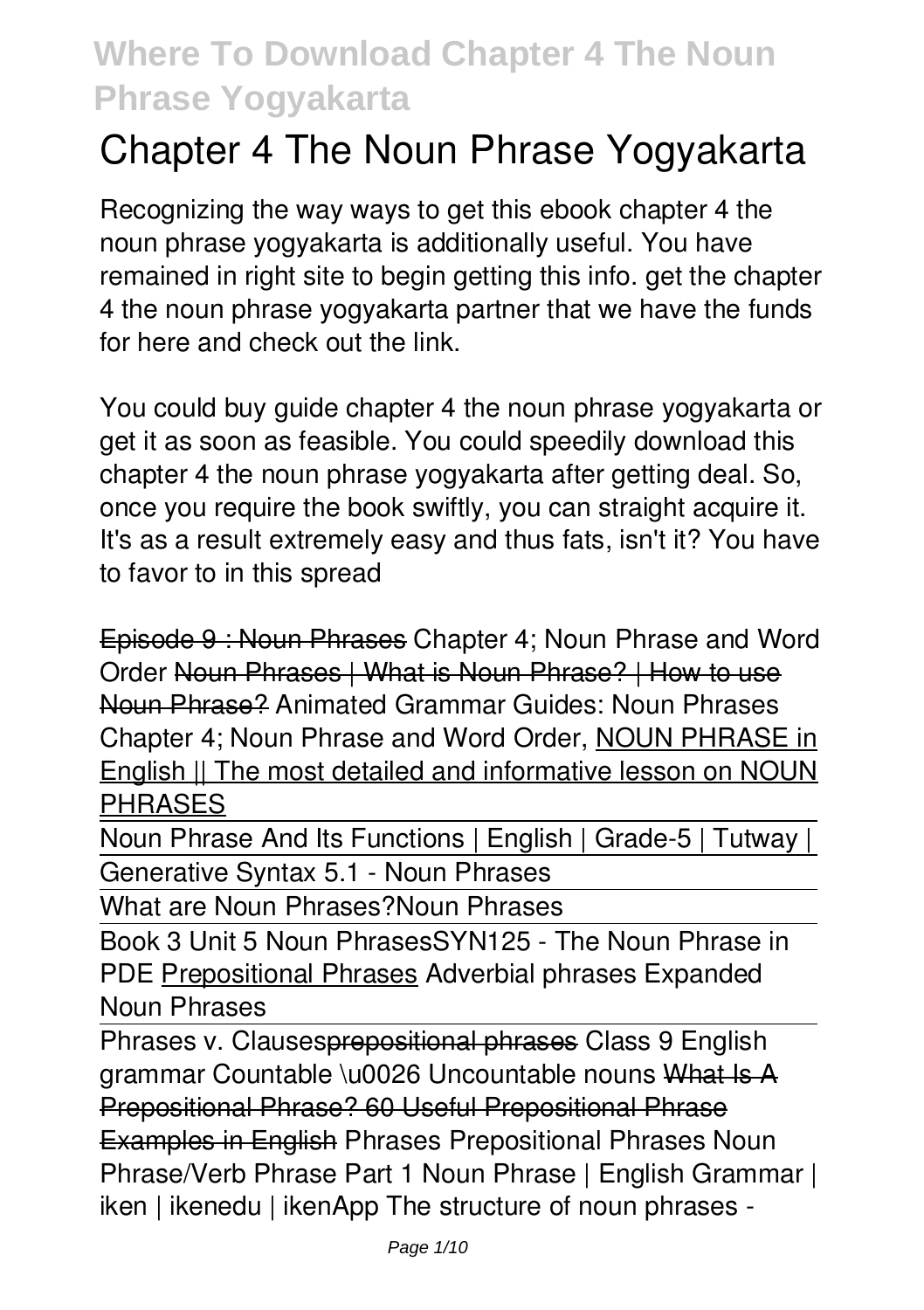*Week 5, Semester 2, 2014 THE NOUN PHRASE, GRAMMAR, CLASS-IX, MUST WATCH 9th Class English Grammar.Noun Phrase.Chapter-5 Part-1.Odisha Board* **English Grammar <del>Noun Phrase and Verb Phrase | English |</del>** Grade-3.4 | Tutway | Class 9 English Grammar Chapter 5 || The Noun Phrase ( NP ) || Whole Chapter With All Activities || *Expanded noun phrases Year 4* Nouns and Noun Phrases Chapter 4 The Noun Phrase

Chapter 4: The Noun Phrase Published by Guset User , 2015-07-10 07:21:02 Description: 20 Chapter 4: The Noun Phrase The Structure of a Noun Phrase Noun Determiner + Modifiers + Noun Headword an insightful and thought provoking remark

Chapter 4: The Noun Phrase Pages 1 - 9 - Text Version ... This chapter presents the structure of the noun phrase. As in the contemporary daughter languages, there is both a preposed and an enclitic definite article in Old Norse. The internal word order of NPs is rather free: possessors and adjectives may precede or follow the noun, and the noun may take complements in the form of prepositional phrases or noun phrases.

### Noun Phrase - Oxford Scholarship

(ii) phrase-level categories, e.g.  $NP = Noun Phrase$ ;  $VP =$ Verb Phrase; AP = Adjectival Phrase; PP = Prepositional Phrase; ADVP = Adverbial Phrase, etc. In this chapter and the next, however, we are going to argue that our existing Theory of Categories should be extended to include a third type of category intermediate between word-level and phraselevel categories.

Noun Phrases (Chapter 4) - Transformational Grammar 20 Chapter 4: The Noun Phrase The Structure of a Noun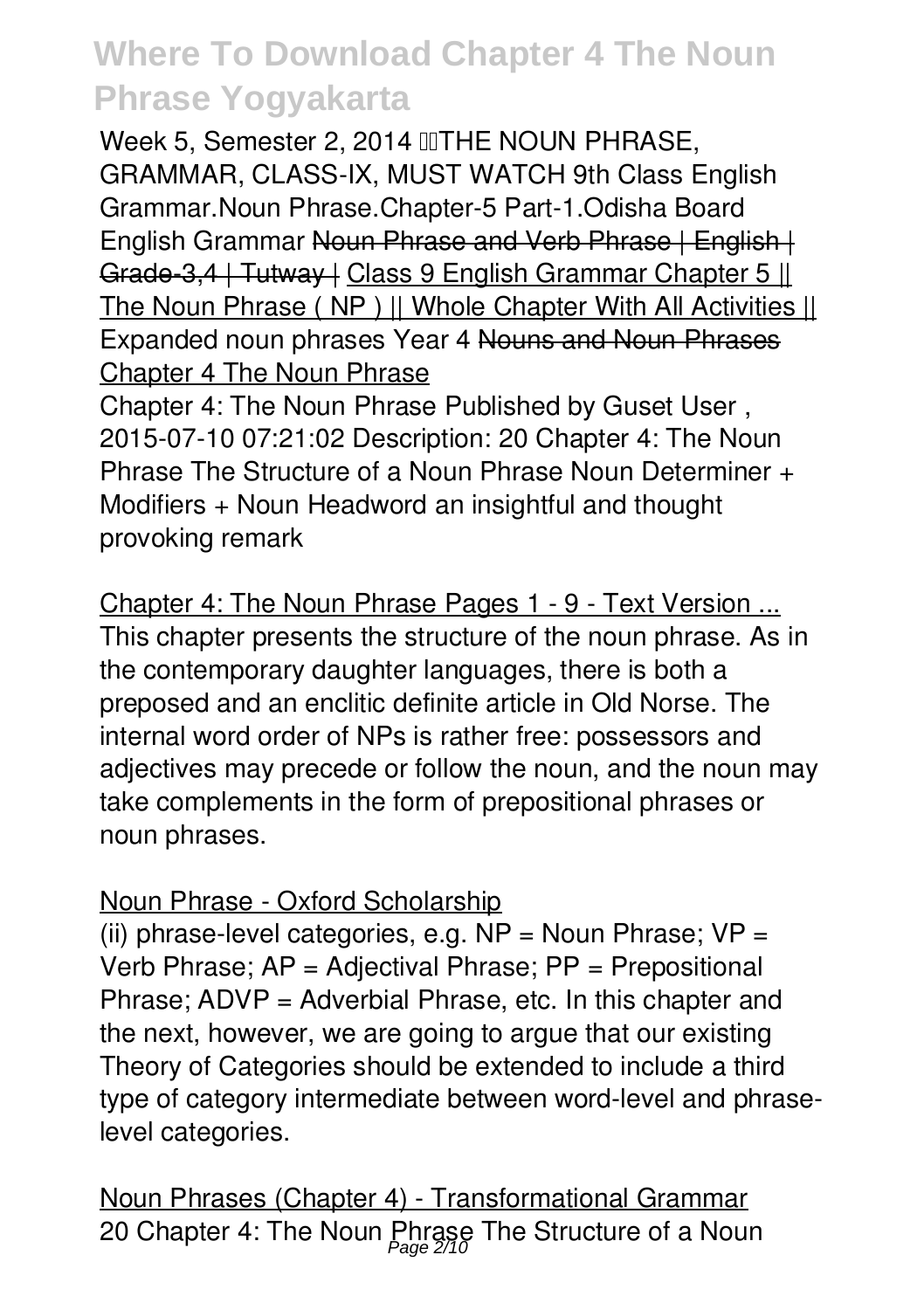Phrase Noun Determiner + Modifiers + Noun Headword an insightful and thought provoking remark

#### Chapter 4: The Noun Phrase | FlipHTML5

Chapter 4. THE NOUN AND NOUN PHRASE 3.1. Nouns Like other words, nouns are largely monosyllabic in KT. At the same time there is a strong tendency towards compounding: Of 498 lexical entries, 328 are simplex nouns, while 170 are complex, involving two or more syllables. 3.1.1. Simplex nouns Simplex nouns consist of a single full syllable.

Chapter 4. THE NOUN AND NOUN PHRASE 3.1. Nouns Chapter 4: The Noun Phrase. The Structure of a Noun Phrase. Noun Determiner + Modifiers + Noun Headword. an insightful and thought provoking remark. the laughing, smiling, sunny baby. some painfully annoying wisdom teeth. those rotten and terribly smelly athletic socks. her most challenging class. Noun Determiners

#### Chapter 4: The Noun Phrase

Noun Phrases For Class 4 Showing top 8 worksheets in the category - Noun Phrases For Class 4 . Some of the worksheets displayed are Noun phrases work, Chapter 4 the noun phrase, English activity book class 3 4, Verb phrases, Chapter 5 the phrase the adjective phrase, Diagramming work name, Circle the nouns in the remember that a noun, Unit.

Noun Phrases For Class 4 Worksheets - Teacher Worksheets The Noun Phrase. The Noun Phrase - Displaying top 8 worksheets found for this concept.. Some of the worksheets for this concept are Noun phrases work, Verbs and verb phrases with pirates, Chapter 4 the noun phrase, T he n oun p hr as e, Noun clauses acting as a noun clause work,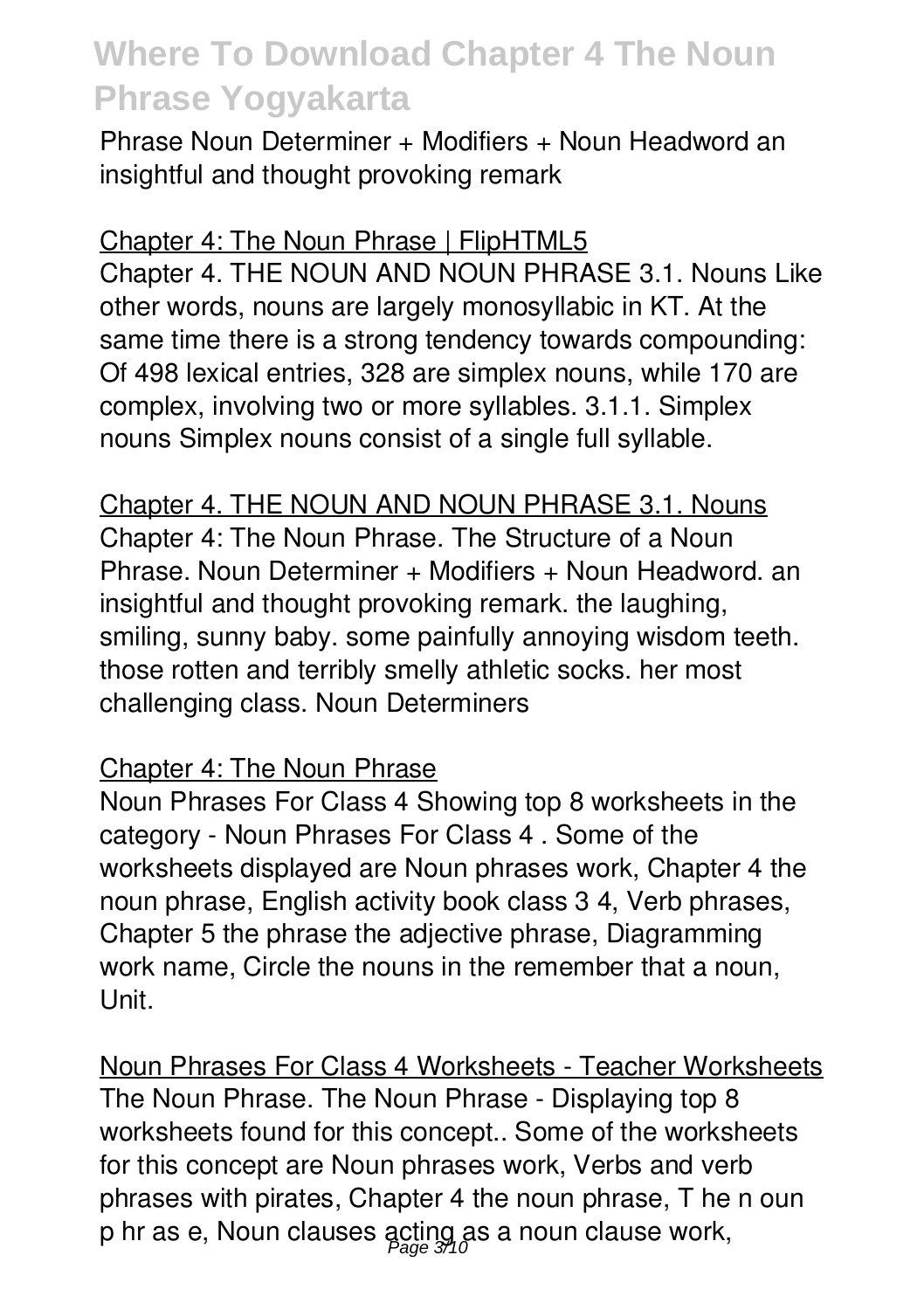Appositive practice work, Using clauses as nouns and adjectives, Prepositional phrases.

#### The Noun Phrase Worksheets - Kiddy Math

A noun phrase is a small group of words which contains a noun but doesn't contain a verb. A noun phrase usually contains a noun plus other words to describe it. Examples of Noun Phrases Take a look at the example sentences below and think about which part of the sentence is a noun phrase.

What is a Noun Phrase? - Answered - Twinkl Teaching Wiki Expanded Noun Phrases Showing top 8 worksheets in the category - Expanded Noun Phrases . Some of the worksheets displayed are Noun phrases work, Expanded noun phrases work 3, Expanded noun phrases work 1 phrase is when a word is, Expanded noun phrases and verbs to describe an, Chapter 4 the noun phrase, Noun phrases 1, Functional perspective of the noun phrase, T he n oun p hr as e.

Expanded Noun Phrases Worksheets - Teacher Worksheets Noun Phrases For Class 4 - Displaying top 8 worksheets found for this concept.. Some of the worksheets for this concept are Noun phrases work, Chapter 4 the noun phrase, English activity book class 3 4, Verb phrases, Chapter 5 the phrase the adjective phrase, Diagramming work name, Circle the nouns in the remember that a noun, Unit.

Noun Phrases For Class 4 Worksheets - Kiddy Math Chapter 4. The noun ph... My Searches (0) My Cart Added To Cart Check Out. Menu. Subjects. Architecture and Design; Arts; Asian and Pacific Studies; Business and Economics; Chemistry; ... Chapter 4. The noun phrase.  $30,00 \, \text{J}$  / \$42.00 / £23.00. Get Access to Full Text. Citation Information. Chapter 4.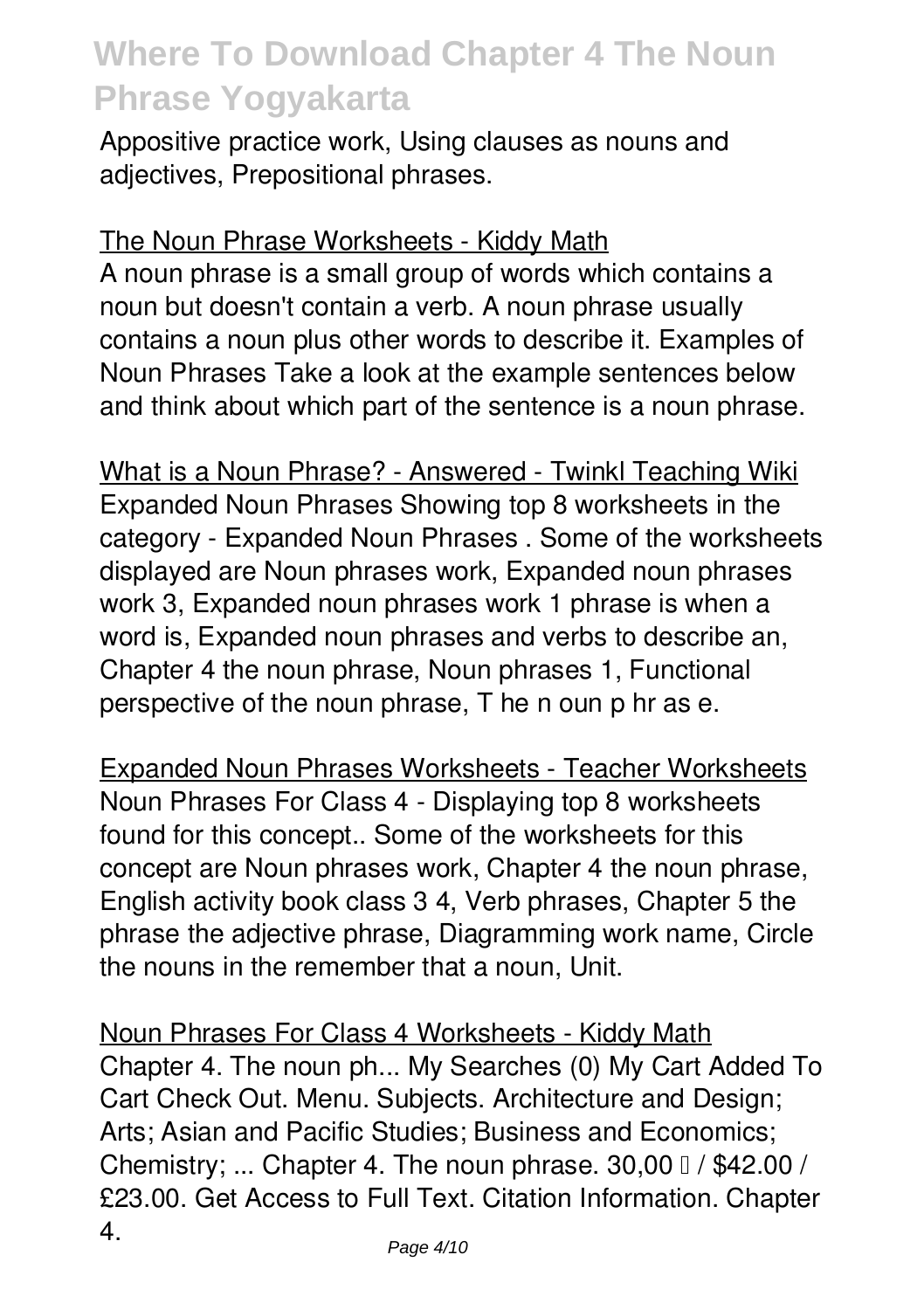### Chapter 4. The noun phrase : A Grammar of Saramaccan Creole

The English Noun Phrase: an empirical study. funded by . Final Project Report (summary) Research Issues I. Structural. Headedness in NPs. In particular problematic cases like: sort/kind/type-of constructions: a sort of artist, these sort of questions; close apposition: the director Orson Welles, the number four

#### The English Noun Phrase Project Report

The head of a phrase is important, but often this is intuitively understood. Phrases are very often coordinated by means of and or or and a structure for this is given in section 3. In section 4, more precise rules are given on how to identify phrases. Why nobody diagrams sentences anymore!! 1. The Phrase. 1.1 The Noun Phrase (NP)

### Grammar of English -- Chapter 3

In Sections 1 to 4 we describe patterns in which the verb is followed by a noun group and either a prepositional phrase introduced by a wide variety of prepositions or an adverb group. In Sections 5 to 27 we describe patterns in which the verb is followed by a noun group and a prepositional phrase introduced by a specific preposition, such as about, to, or with. These sections are ordered alphabetically, by preposition.

Chapter 4: Complex Patterns with Prepositions and Adverbs L. Identify the phrases in the following sentences and classify them as Adjective, Adverb or Noun phrases. 1. The girl in blue saree is my sister. Adjective phrase: in blue saree (It modifies the noun  $\mathbb I$  girl) 2. Kohli hopes to win the trophy. Noun phrase: to win the trophy (it serves as the object of the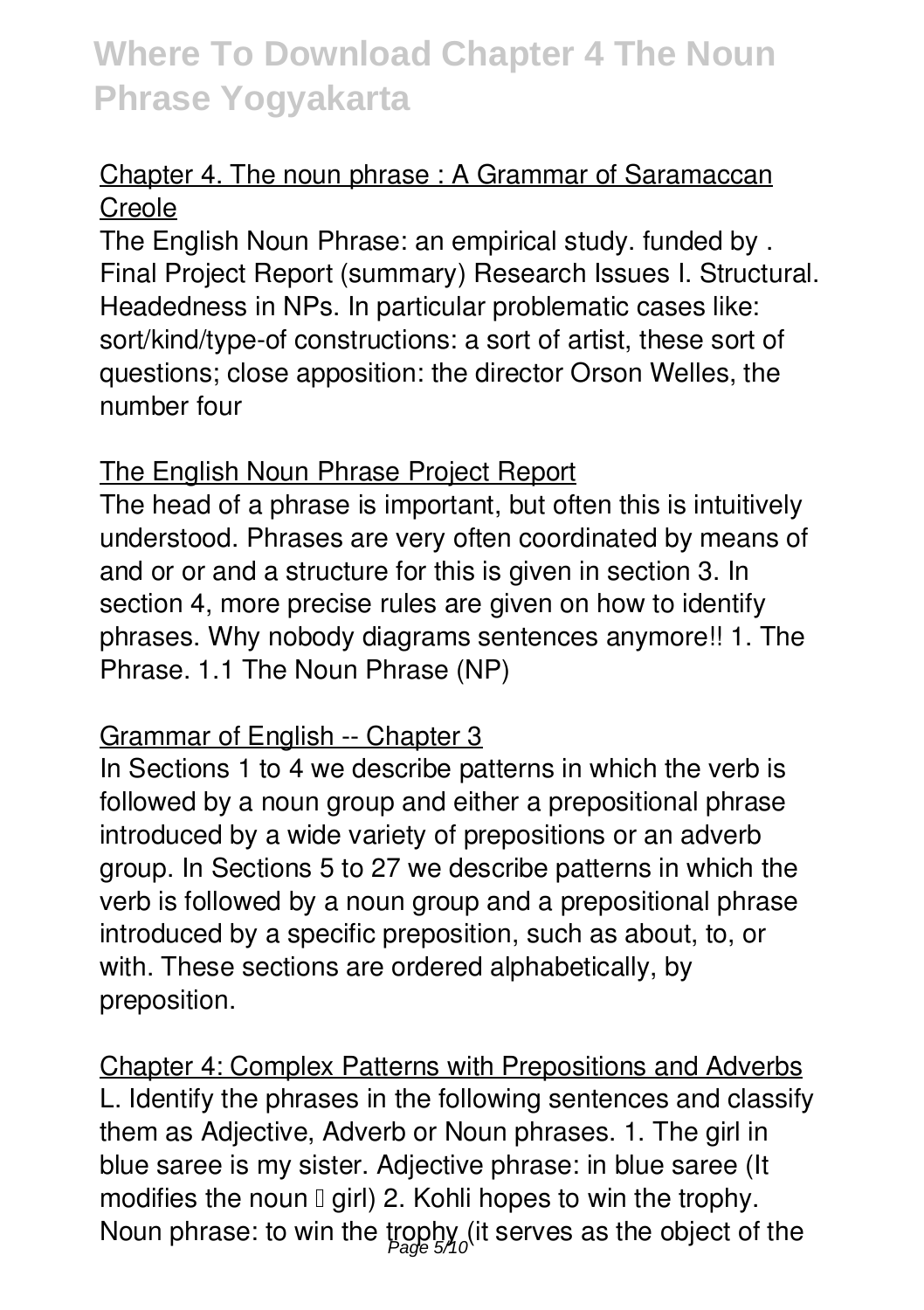verb hopes) 3. The train halts at every junction.

### Samacheer Kalvi 10th English Solutions Prose Chapter 4 The ...

Chapter 4 Modifiers and Complements Adjectives and Adjective Phrases Structure An adjective phrase consists of an adjective and all of its modifiers and complements. The smallest possible adjective phrase therefore consists of just an adjective. Notice that in the sentence like Olive wants a really big car, there is an adjective phrase really

Chapter 4 Modifiers and Complements Adjectives and ... Chapter 4 The Determiner Phrase The time has come to start applying what we have introduced in the previous three chapters to the analysis of English structures. We will start with the Determiner Phrase as it is one which appears in many of the other phrases we shall investigate.

Chapter 4 The Determiner Phrase - u-szeged.hu **The compelling data and analyses in these chapters** advance our understanding of the multifaceted nature of grammatical constituents such as the noun phrase.

In A Grammar of Lopit, Jonathan Moodie and Rosey Billington provide a detailed description of the phonology, morphology, and syntax of Lopit, an Eastern Nilotic language traditionally spoken in the Lopit Mountains in South Sudan.

The INPI is one of the least controversial grammatical units that linguists work with. The NP is often assumed to be universal, and appears to be robust cross-linguistically (compared to  $\mathbb{I}\mathsf{VP}\mathbb{I}$  or even  $\mathbb{I}$ clause $\mathbb{I})$  in that it can be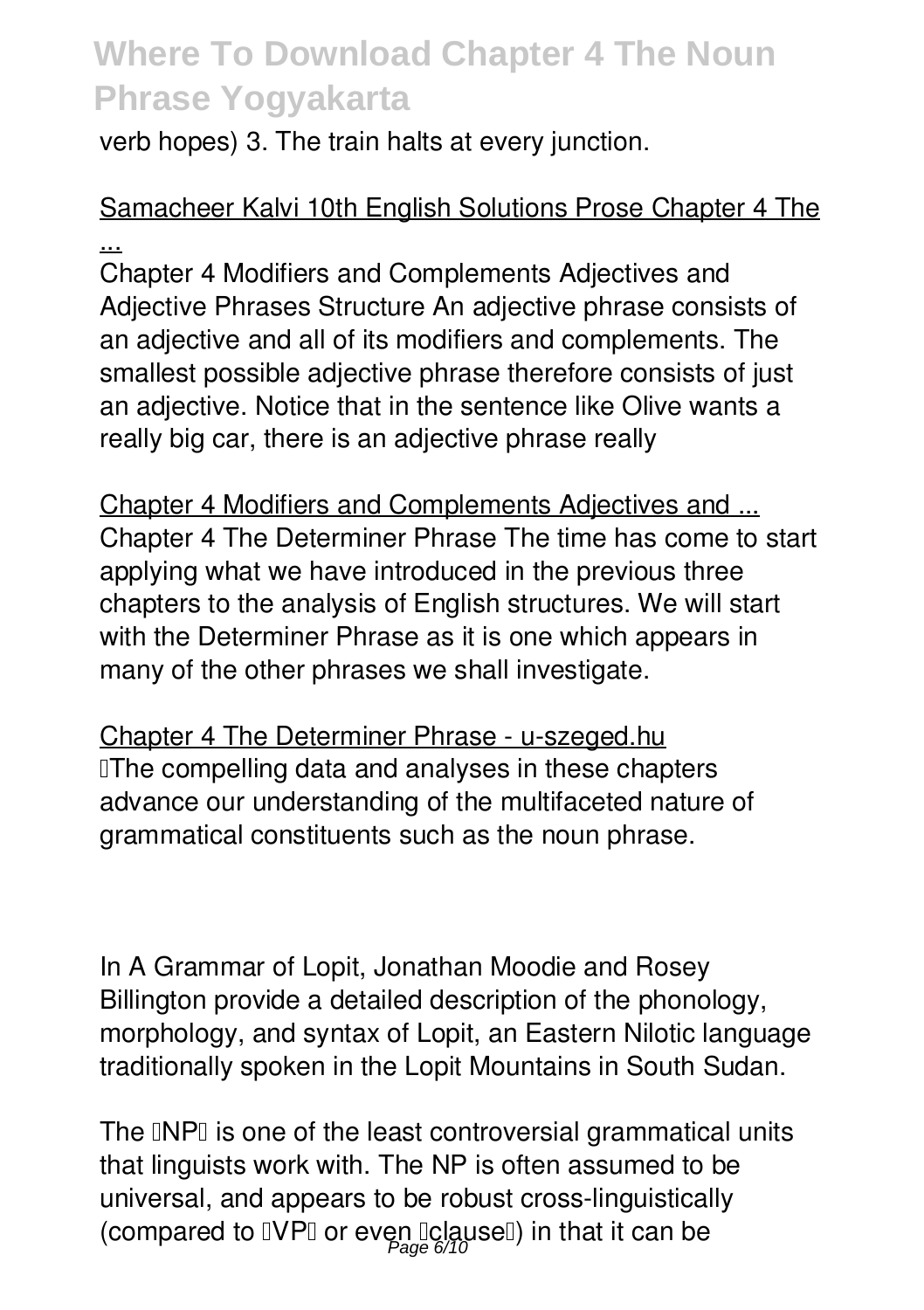manipulated in argument positions in constructed examples. Furthermore, for any given language, its internal structure (order and type of modifiers) tends to be relatively fixed. Surprisingly, however, the empirical basis for **INPI** has never been established. The chapters in this volume examine the NP in everyday interactions from diverse languages, including little-studied languages as well as better-researched ones, in a variety of interactional settings. Together, these chapters show that cross-linguistically, the category NP is not as robust as has been assumed: in the context of temporally unfolding human interaction, its structural status is constantly negotiated in terms of participants<sup>[]</sup> evolving social agendas.

This book reports on the results of a project whose aim was to give a detailed description of a number of syntactic properties of postmodifying clauses in the English NP, and study the way in which some of these properties are related to each other in a variety of text tyoes. The study is based on an examination of the Nijmegen Corpus, which consists of slightly over 130,000 words of running text. The structure of the NP is described basically in terms of four constituents: DeterminerPremodifierHeadPostmodifier No fewer than 2,430 occurrences of postmodifying clauses in NPs were analysed. A numerical coding scheme was designed, in which 26 different variable features were encoded, describing the properties the postmodifying clauses. These were processed and statistically analysed. The book discusses the methodology adopted and the results of the statistical analyses. Among the properties described are the function of NPs with postmodifying clauses, the structure of these NPs, the realisation and reference of the heads of these NPs, the specific types of postmodifying clause, the actual link words used, the clause patterns occurring in the postmodifying clauses, and the verb phrases in the postmodifying clauses.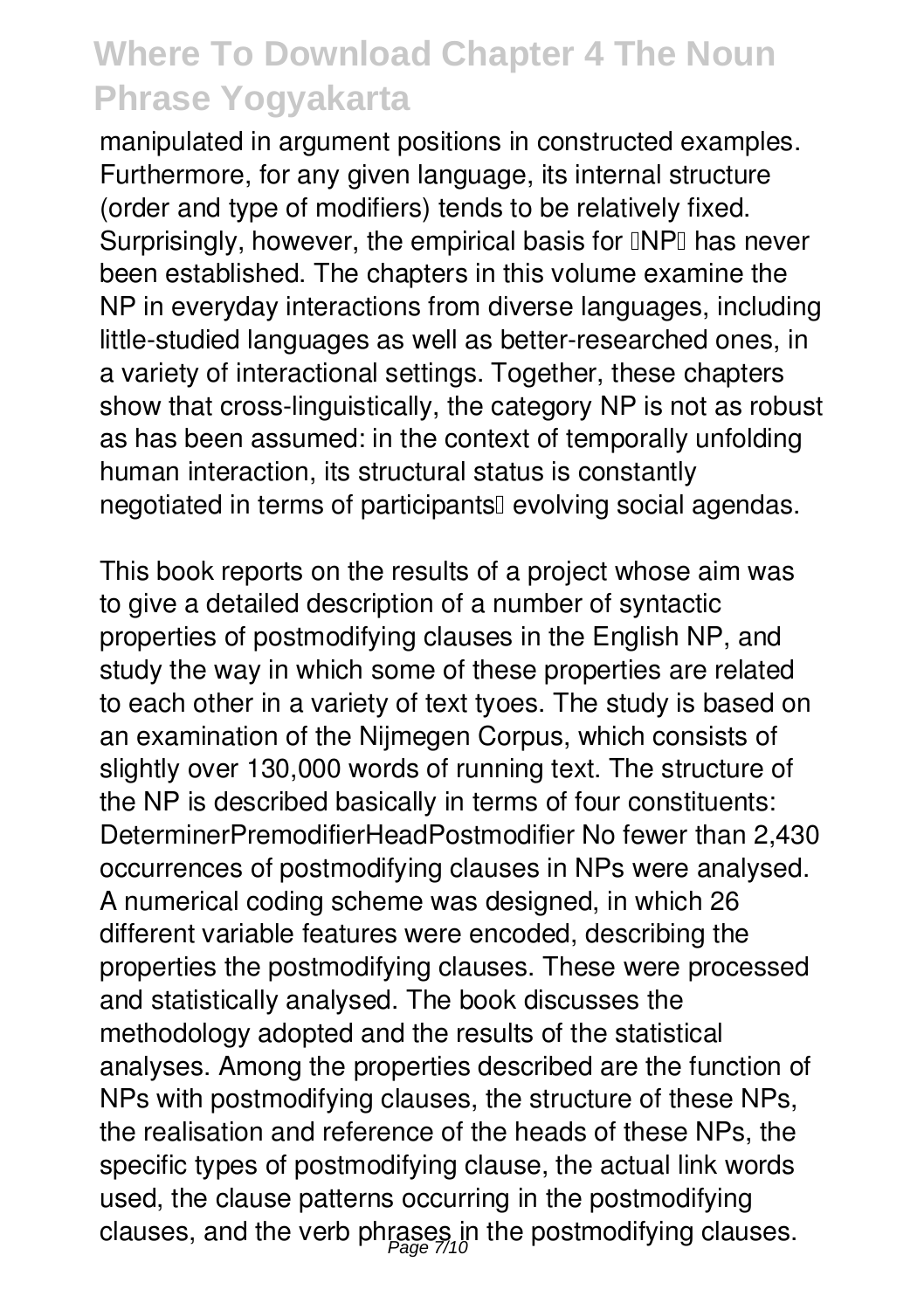The Noun Phrase in Classical Latin Prose offers an account of the semantic and syntactic properties of nouns and modifiers and their ordering within the noun phrase.

This book presents a detailed analysis of structural as well as pragmatic aspects underlying the phenomenon of noun ellipsis in English. Here Günther examines the structure of elliptical noun phrases to account for the conditions on noun ellipsis and those on one-insertion, with special emphasis on the (oft-neglected) parallels between the two. She also examines the use of noun ellipsis with adjectives in order to shed light on this under-researched phenomenon, drawing on data from the British National Corpus.

This is the first description of Goemai, a West Chadic language of Nigeria. Goemai is spoken in a language contact area, and this contact has shaped Goemai grammar to the extent that it can be considered a fairly untypical Chadic language. The grammar presents the structure of the presentday language, relates it to its diachronic sources, and adds a semantic perspective to the description.

Building on a substantial earlier literature, the chapters in this volume further advance knowledge and understanding of properties of the noun phrase in English. The empirical material for the papers includes both historical and presentday data, with the two often shedding light on each other in a process of mutual illumination. The topics addressed are: the structure of nounless NPs like the poor and the obvious; the article/zero alternation in expressions like go to (the) church; developments in the early history of adjective stacking; the semantics of  $N +$  clause units in present-day English; the history of N + BE + clause constructions; and the decline of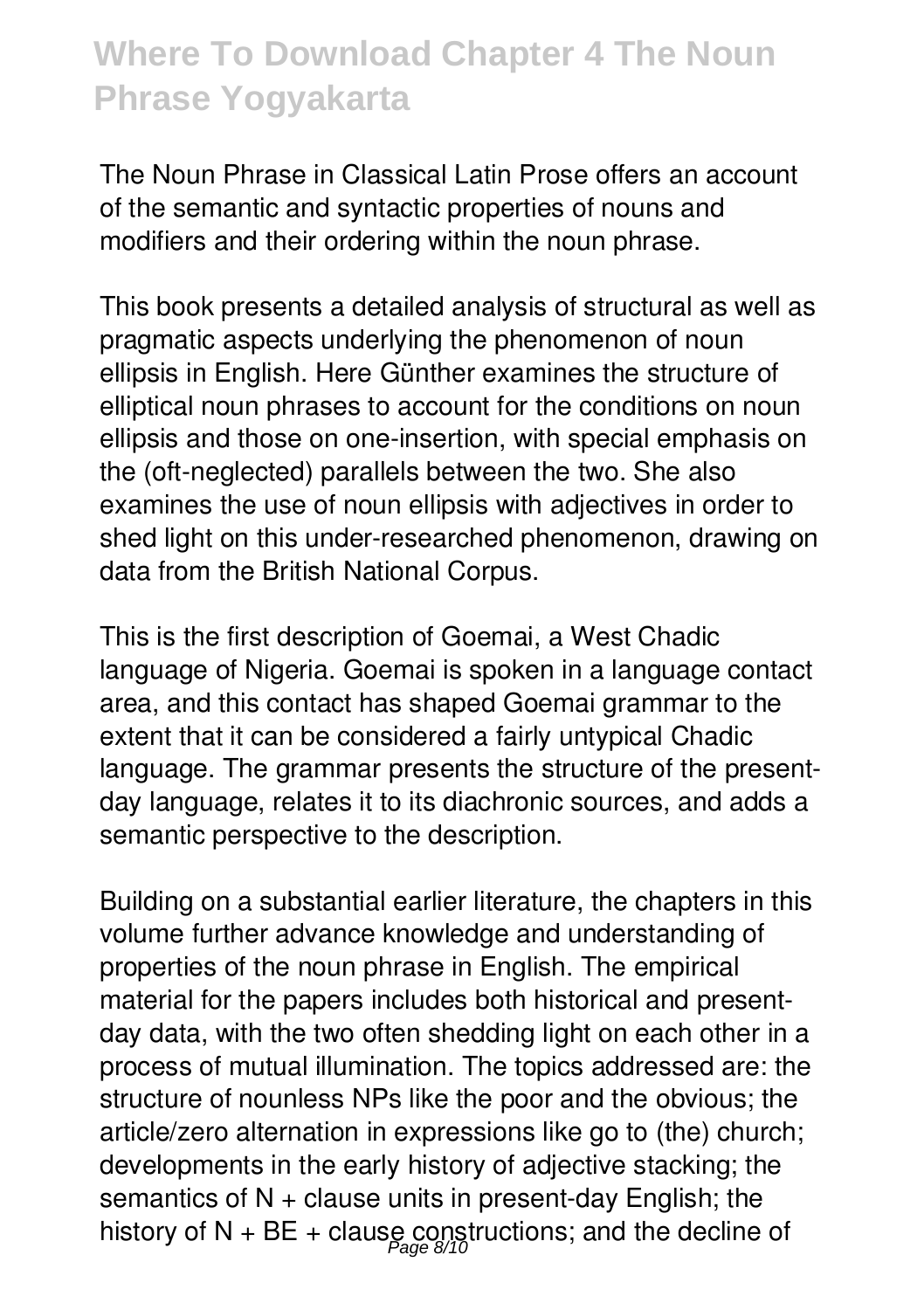two anaphoric NPs in Early Modern English. The volume will appeal to scholars working in this area and will also help those interested in the general field of English grammar to keep abreast of recent methods and results in NP-related work.

The notions of Karaka and Vacya comprising a theory of coreference in Syntactico Semantics is an established theory in Indian Grammar.In relation to the descriptive analysis of Bengali noun-phrase the complexity of Karaka-Vacya configuration has been discussed in this book. Also the notion of role and the notion of ergative have been dealt with.

This book is a theoretically oriented, comparative study of noun phrases and their semantic and morpho-syntactic properties. This is the first study that provides a comprehensive analysis of the nominal structure in Uzbek, and compares it with corresponding structures in other article and article-less languages. Uzbek nominals represent a fertile ground to test the universality of the DP hypothesis and to make an insightful contribution to an ongoing debate about the functional architecture of the nominal domain in languages with and without articles. The study shows that the ordering of various nominal suffixes in Uzbek reflects a rich functional structure, involving not only DP but also KP. The work also discusses elements such as determiners, demonstratives, quantifiers and adjectives, and positioning of these elements within the nominal domain. This study is especially useful for researchers interested in theoretical linguistics, comparative syntax and typology.